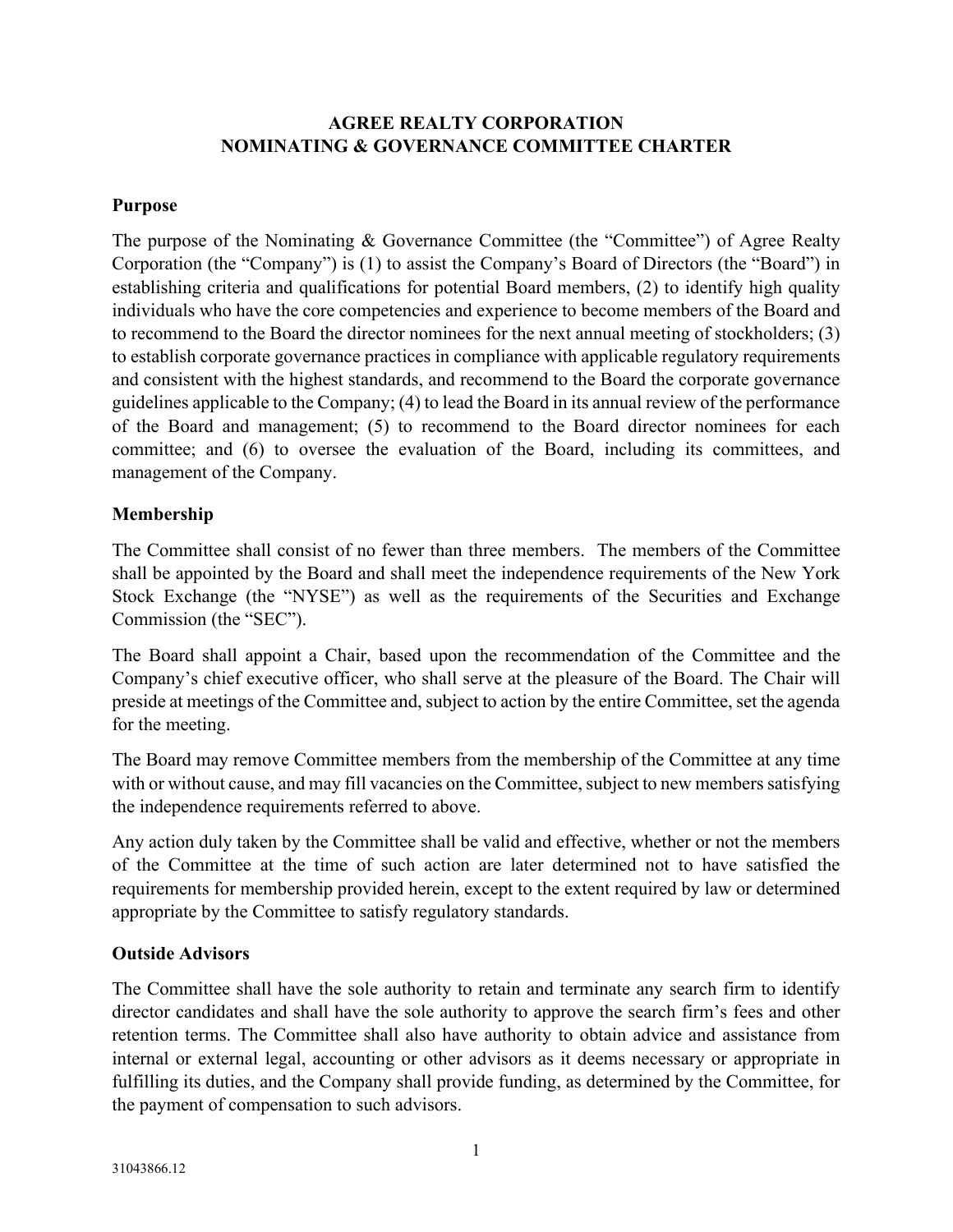## **Meetings and Procedures**

The Committee shall meet at least once a year, and more frequently as circumstances may dictate.

The Committee may form and delegate authority to subcommittees when and as the Committee deems necessary and appropriate to the extent consistent with the requirements of the SEC, the listing standards of the NYSE and any other applicable laws, rules or regulations.

## **Authority and Responsibilities**

- 1. The Committee shall, establish criteria and core competencies for potential director candidates, periodically assess the skills, characteristics, diversity and composition of the Board and actively seek qualified and experienced director candidates for recommendation to the Board. The Committee will make recommendations to the Board regarding director nominees prior to each annual stockholders meeting and at other appropriate times. The Committee shall assist the Board in establishing a "job description" for Board members, setting forth the responsibilities and expected participation from directors.
- 2. The Committee shall assist the Board in establishing criteria and reviewing guidelines for determining whether a director is "independent" for regulatory compliance purposes.
- 3. The Committee shall periodically review and recommend to the Board the membership composition of each of the Board committees, including the size of the Board and Board committees.
- 4. The Committee shall review and consider any resignations tendered by any nominee for director who, in an uncontested election, receives a greater number of votes "withheld" for his or her election than votes "for" such election. The Committee shall recommend to the Board the action to be taken with respect to any such resignation, and the Board shall publicly disclose its decision within 90 days of the certification of the election results.
- 5. The Committee shall have the authority and responsibility to monitor and advise the Board with respect to compliance with corporate governance policies and SEC and NYSE rules and regulations. The Committee shall assist the Board in establishing and reviewing, on at least an annual basis, appropriate procedures and processes for Board meetings and Committee meetings in light of best practices in corporate governance.
- 6. The Committee shall have the authority and responsibility to monitor and advise the Board with respect to the Corporation's environmental, social and governance ("ESG") posture, strategy and initiatives. The Committee shall assist the Board in determining appropriate standards and establishing and reviewing the Corporation's performance in light of those standards.